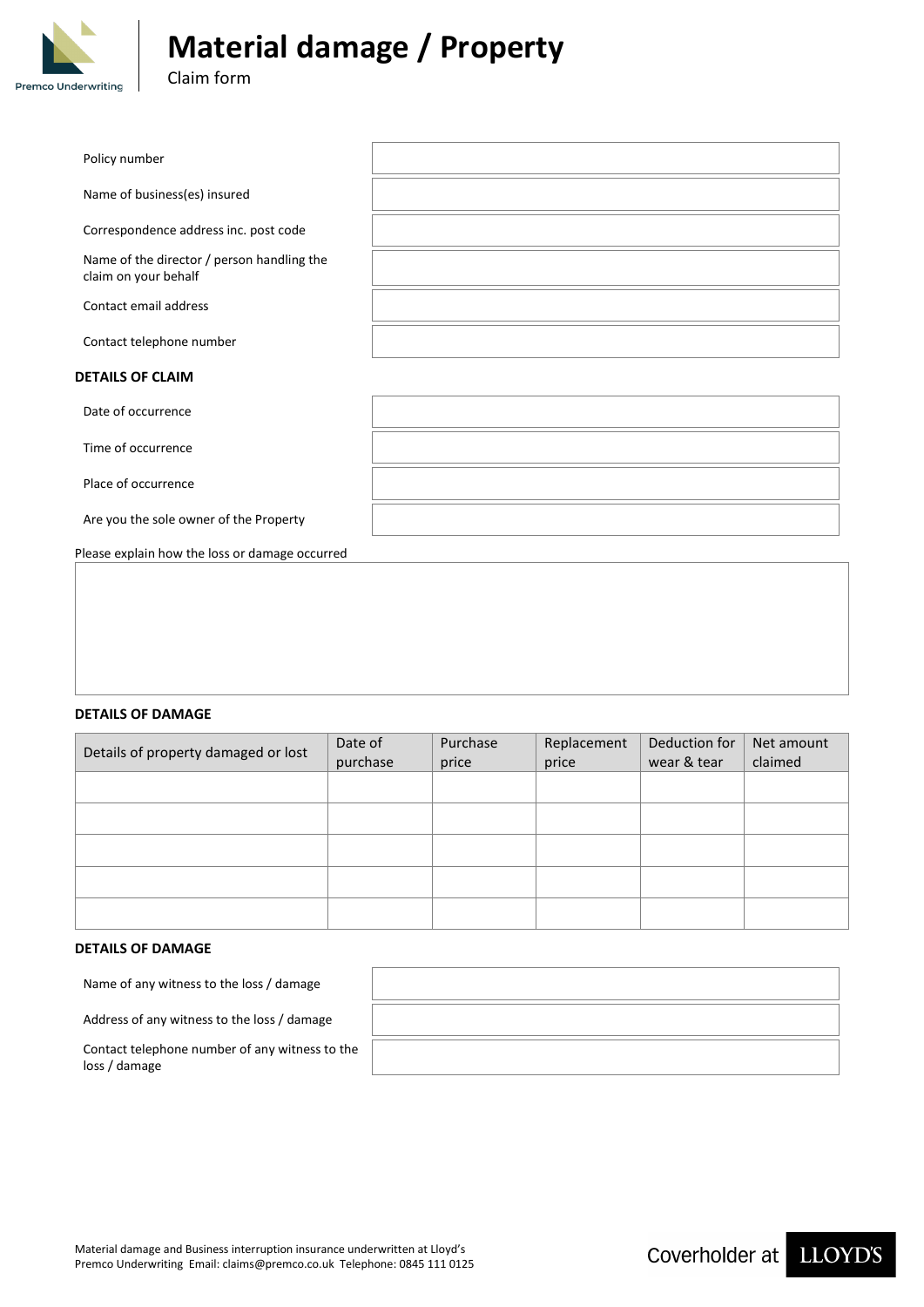

**Material damage / Property**

Claim form

#### **LOSSES OCCURRING DUE TO THEFT OR MALICIOUS DAMAGE**

| Name of person who discovered the loss                                                      |  |
|---------------------------------------------------------------------------------------------|--|
| How was the loss discovered                                                                 |  |
| How was the plant / equipment immobilised or<br>secured from theft or malicious damage      |  |
| Was a hydraulic lock or other anti-theft device<br>fitted to the plant / equipment (detail) |  |
| Please provide details of site / premises security                                          |  |
| When was the loss reported to the Police                                                    |  |
| What is the Police crime reference number                                                   |  |
| Name of Police office and number                                                            |  |
| Police station name                                                                         |  |
| Police station address                                                                      |  |
| Have any steps been taken to recover the plant /<br>equipment                               |  |

#### **LOSSES OCCURRING DUE TO DAMAGE**

How did the damage occur

Address where damaged plant / equipment can be inspected

What is the estimated cost of repairs

## **LOSSES OCCURRING DUE TRANSIT**

Name of carrier

Address of carrier

Method of conveyance of plant / equipment

How was the plant / equipment packaged / secured

Conditions of carriage

Was the damage as a result of loading or unloading

Who was responsible for loading or unloading

Conditions of carriage

Coverholder at LLOYD'S